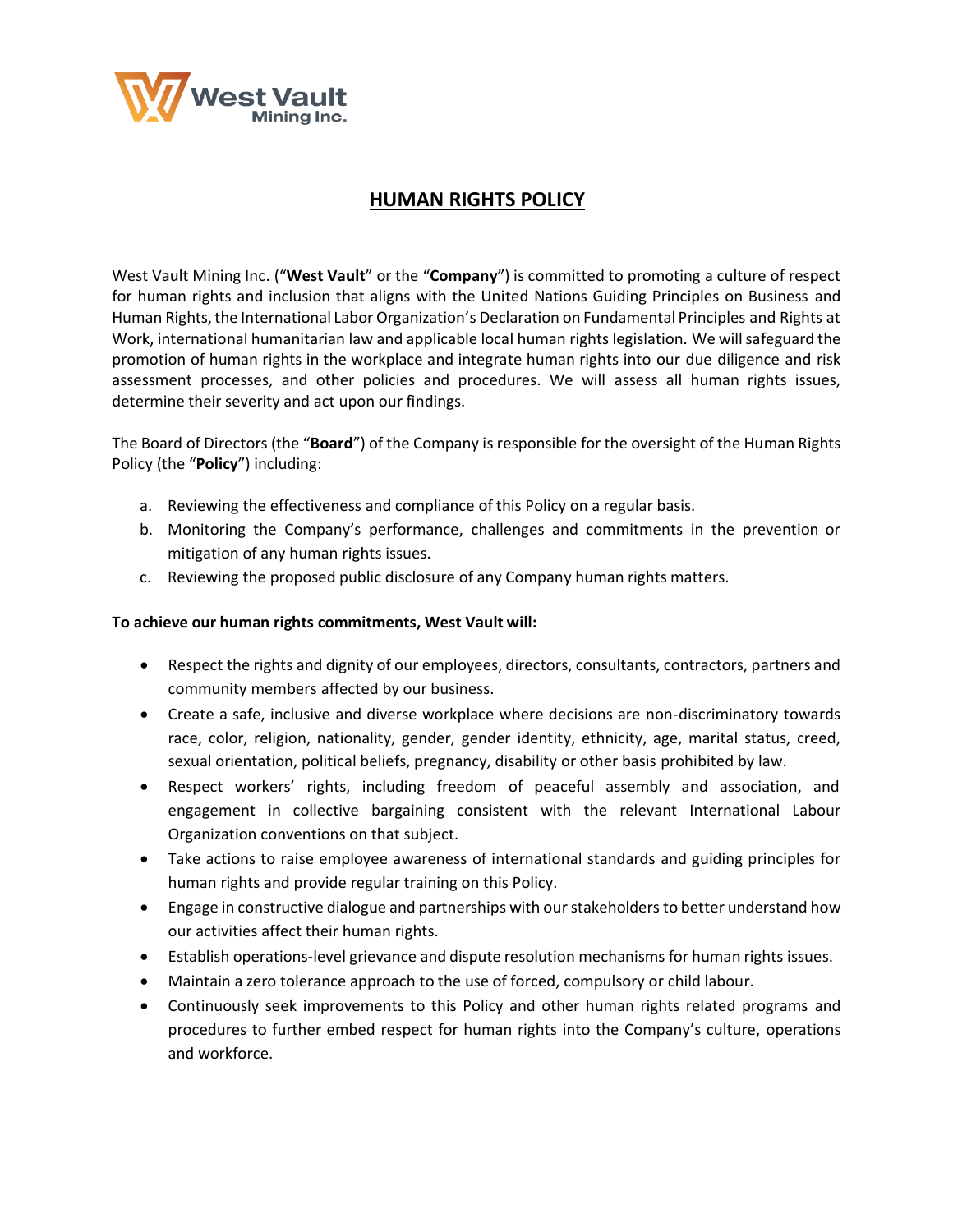

#### **Compliance**

This Policy applies to West Vault and its wholly-owned subsidiaries. West Vault expects that each of its wholly-owned subsidiaries that conduct mining operations will establish procedures to ensure compliance with this Policy. All West Vault board members, officers, contractors or any third-party conducting work or acting on West Vault's behalf will behave in a manner that respects human rights and avoids infringing upon them. West Vault will take appropriate measures to ensure that this policy is respected.

### **West Vault will clearly communicate the expectation that all employees, directors, consultants and contractors will comply with this Policy.**

For Company employees, non-compliance with this Policymay be groundsfordisciplinary action up to and including termination of employment. For directors, non-compliance may be grounds for case-specific disciplinary action, which may include immediate discharge or removal. For consultants and contractors, non-compliance may be grounds for contract termination.

**Approved by the Board on \_\_\_\_\_\_\_\_, 2022.**

**Acknowledgement** influence to cause the joint venture(s) to adopt and follow policies substantially consistent with this To the extent that any joint venture is not controlled by the Company, the Company will use its Policy.